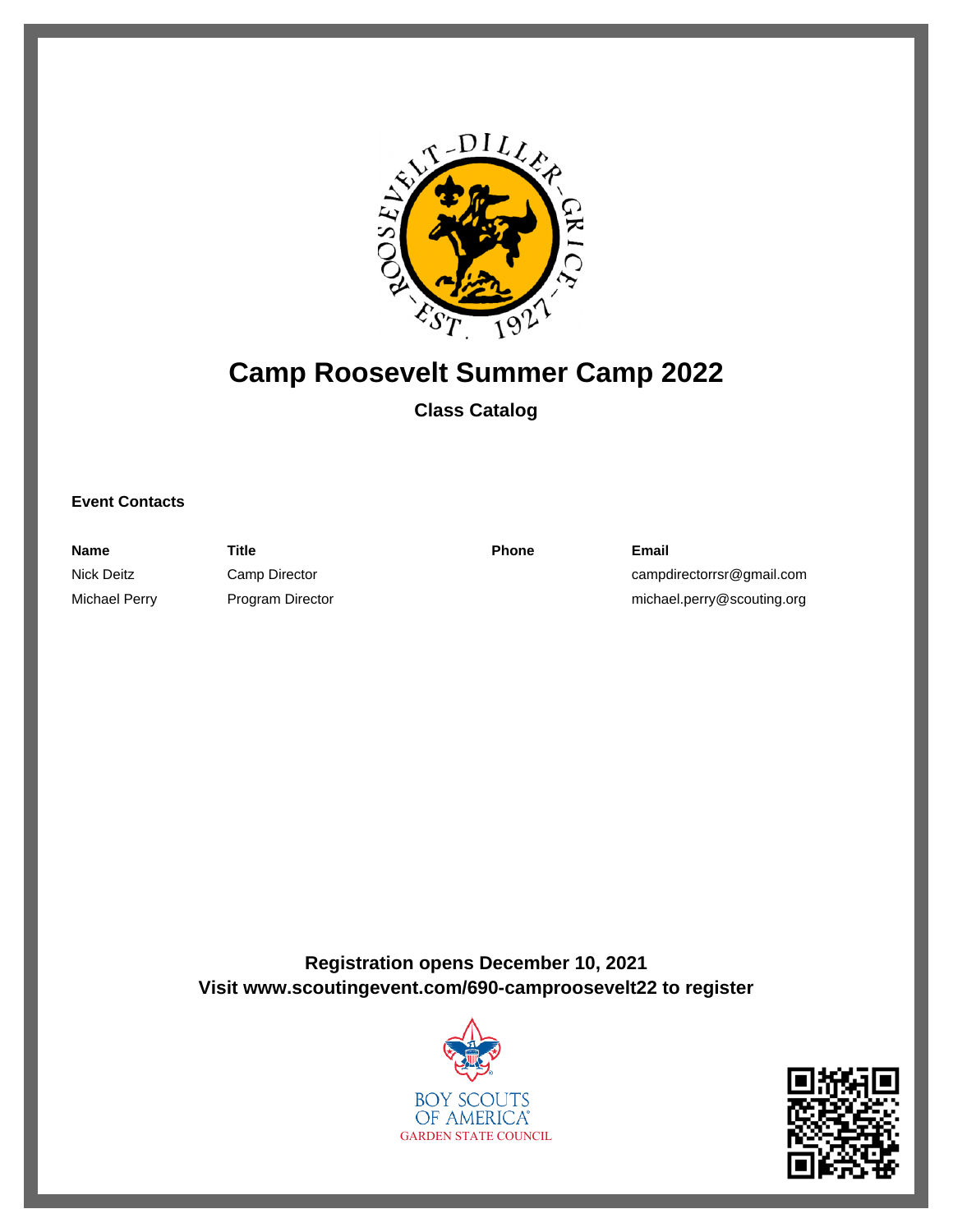

Camp Roosevelt Summer Camp 2022: Week 1 at Roosevelt Scout Reservation

### **RSR1**

Period 2 Merit Badges 09:45- 11:30 AM Period 4 Merit Badges 01:30- 03:15 PM

Archery Range

### **Scouts BSA Summer Camp (Scheduled Classes)**

### **Archery**

Archery is a fun way for Scouts to exercise minds as well as bodies, developing a steady hand, a good eye, and a disciplined mind. This merit badge can provide a thorough introduction to those who are new to the bow and arrow - but even for the experienced archer, earning the badge can help to increase the understanding and appreciation of archery.

[https://filestore.scouting.org/filestore/Merit\\_Badge\\_ReqandRes/Archery.pdf](https://filestore.scouting.org/filestore/Merit_Badge_ReqandRes/Archery.pdf) **Prerequisites:** Scouts need the ability to draw 15-20 pounds.

**RSR2**

Period 6 Merit Badges 03:30- 04:15 PM

Nature Program Area



### In learning about astronomy, Scouts study how activities in space affect our own planet and bear witness to the wonders of the night sky: the nebulae, or giant clouds of gas and dust where new stars are born; old stars dying and exploding; meteor showers and shooting stars; the moon, planets, and a dazzling array of stars. https://filestore.scouting.org/filestore/Merit\_Badge\_RegandRes/Astronomy.pdf

**Prerequisites:** #8a; #8b; #8c; #8d; #8e

### **RSR4**

Period 2 Merit Badges 09:45- 10:30 AM Period 5 Merit Badges 02:30- 03:15 PM

Palen Lodge



### **Basketry**

Basketry is a handy skill for a Scout. A basket can be a sturdy companion on campouts, carrying clothes snugly and efficiently, holding potatoes and corn for roasting over a campfire, or carrying the day's fishing catch back to camp for dinner. Baskets and basket-weaving projects also make great gifts for family and friends. [https://filestore.scouting.org/filestore/Merit\\_Badge\\_ReqandRes/Basketry.pdf](https://filestore.scouting.org/filestore/Merit_Badge_ReqandRes/Basketry.pdf) **Prerequisites:** Projects to complete this merit badge are included. No additional kits are required to purchase.

### **RSR43**

Period 3 Merit Badges 10:45- 11:30 AM Period 6 Merit Badges 03:30- 04:15 PM

Lakefront

### **RSR5**

Period 4 Merit Badges 01:30- 02:15 PM Period 5 Merit Badges 02:30- 03:15 PM

Parade Field



### **BSA Stand Up Paddleboarding**

Stand Up Paddleboarding is not a merit badge, but can result in a patch award. [https://filestore.scouting.org/filestore/Outdoor%20Program/pdf/BSA\\_SUP\\_Award.pdf](https://filestore.scouting.org/filestore/Outdoor%20Program/pdf/BSA_SUP_Award.pdf) **Prerequisites:** Must pass BSA swim test and earn SWIMMER classification.

### **Camping**

Camping is one of the best-known methods of the Scouting movement. When he founded the Scouting movement in the early 1900s, Robert Baden-Powell encouraged every Scout to learn the art of living out-of-doors. He believed a young person able to take care of himself while camping would have the confidence to meet life's other challenges, too.

[https://filestore.scouting.org/filestore/Merit\\_Badge\\_ReqandRes/Camping.pdf](https://filestore.scouting.org/filestore/Merit_Badge_ReqandRes/Camping.pdf) **Prerequisites:** #7a; #7b; #9a; #9b[1]; #9b[2]; #9b[3]; #9b[4]; #9b[5]; #9b[6]

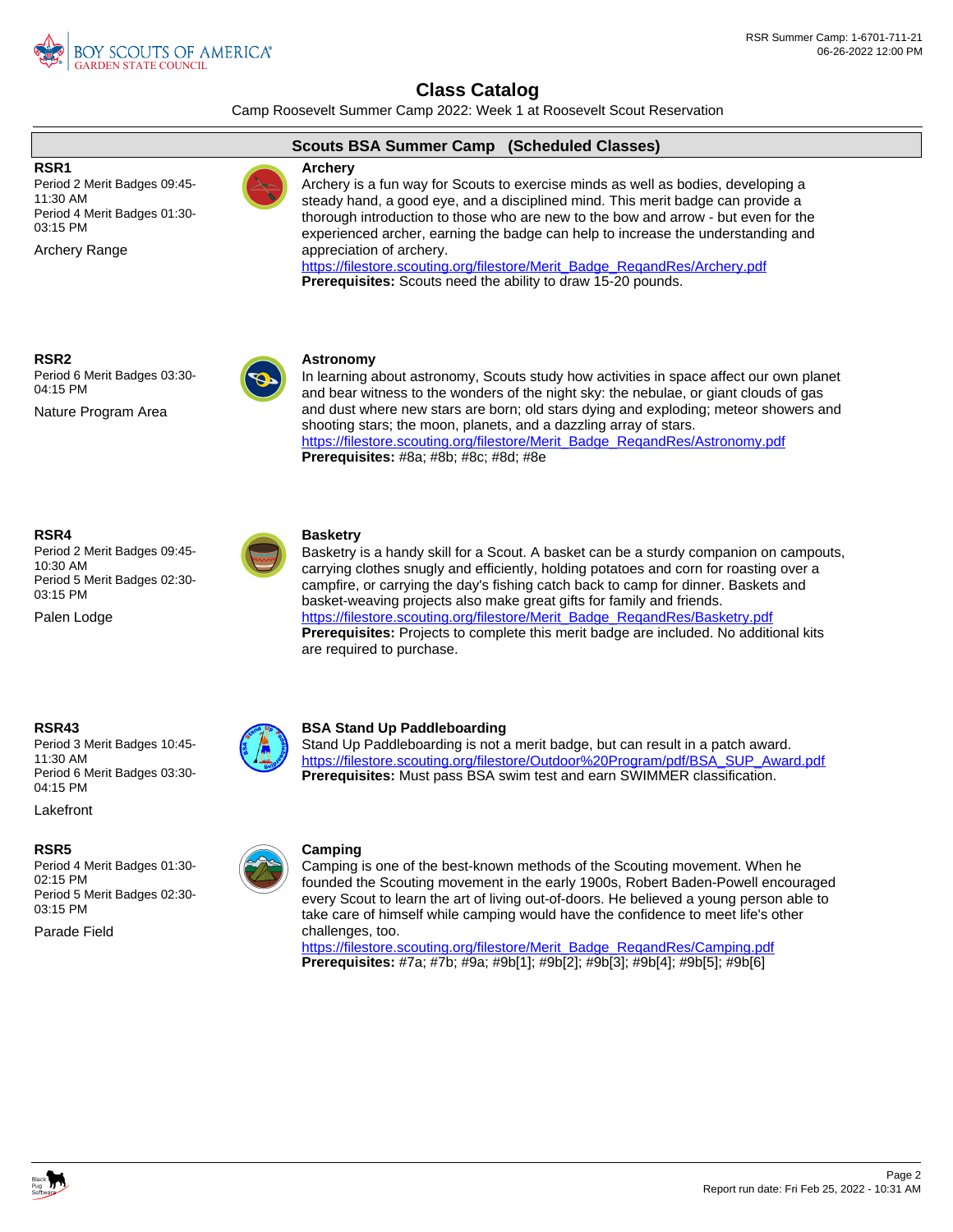

Camp Roosevelt Summer Camp 2022: Week 1 at Roosevelt Scout Reservation

### **RSR6**

Period 1 Merit Badges 08:45- 09:30 AM Period 2 Merit Badges 09:45- 10:30 AM Period 4 Merit Badges 01:30- 02:15 PM Period 5 Merit Badges 02:30- 03:15 PM

Lakefront

### **RSR39**

Period 6 Merit Badges 03:30- 04:15 PM

Palen Lodge

### **RSR8**

Period 5 Merit Badges 02:30- 03:15 PM

Bike Barn

### **RSR9**

Period 2 Merit Badges 09:45- 10:30 AM Period 3 Merit Badges 10:45- 11:30 AM Period 4 Merit Badges 01:30- 02:15 PM Period 5 Merit Badges 02:30- 03:15 PM

Parade Field

### **RSR11**

Palen Lodge Period 1 Merit Badges 08:45- 09:30 AM



For several centuries, the canoe was a primary method of travel for explorers and settlers. Today, it remains an important part of the wilderness experience and an enjoyable leisure activity that teaches communication, teamwork, and physical fitness. https://filestore.scouting.org/filestore/Merit\_Badge\_RegandRes/Canoeing.pdf



Chess builds critical thinking, forward thinking, and proper sportsmanship in young people. [https://filestore.scouting.org/filestore/Merit\\_Badge\\_ReqandRes/Chess.pdf](https://filestore.scouting.org/filestore/Merit_Badge_ReqandRes/Chess.pdf)



### **Communication**

This clear and concise definition comes from the U.S. Department of Education: "Communication focuses on how people use messages to generate meanings within and across various contexts, cultures, channels, and media. The field of communication promotes the effective and ethical practice of human communication." [https://filestore.scouting.org/filestore/Merit\\_Badge\\_ReqandRes/Communication.pdf](https://filestore.scouting.org/filestore/Merit_Badge_ReqandRes/Communication.pdf) **Prerequisites:** #4; #5; #8

### **Cooking**

The Cooking merit badge introduces principles of cooking that can be used both at home or in the outdoors. Scouts who earn this badge will learn about food safety, nutritional guidelines, meal planning, and methods of food preparation, and will review the variety of culinary (or cooking) careers available.

**Maximum number of participants:** 10

https://filestore.scouting.org/filestore/Merit\_Badge\_RegandRes/Cooking\_2016.pdf **Prerequisites:** #4a; #4b; #4c; #4d; #4e

### **Emergency Preparedness**

Scouts are often called upon to help because they know first aid and they know about the discipline and planning needed to react to an emergency situation. Earning this merit badge helps a Scout to be prepared by learning the actions that can be helpful and needed before, during, and after an emergency. **Minimum Rank:** First Class

[https://filestore.scouting.](https://filestore.scouting.org/filestore/Merit_Badge_ReqandRes/Emergency_Preparedness.pdf)

[org/filestore/Merit\\_Badge\\_ReqandRes/Emergency\\_Preparedness.pdf](https://filestore.scouting.org/filestore/Merit_Badge_ReqandRes/Emergency_Preparedness.pdf) **Prerequisites:** #1; #2c; #8b

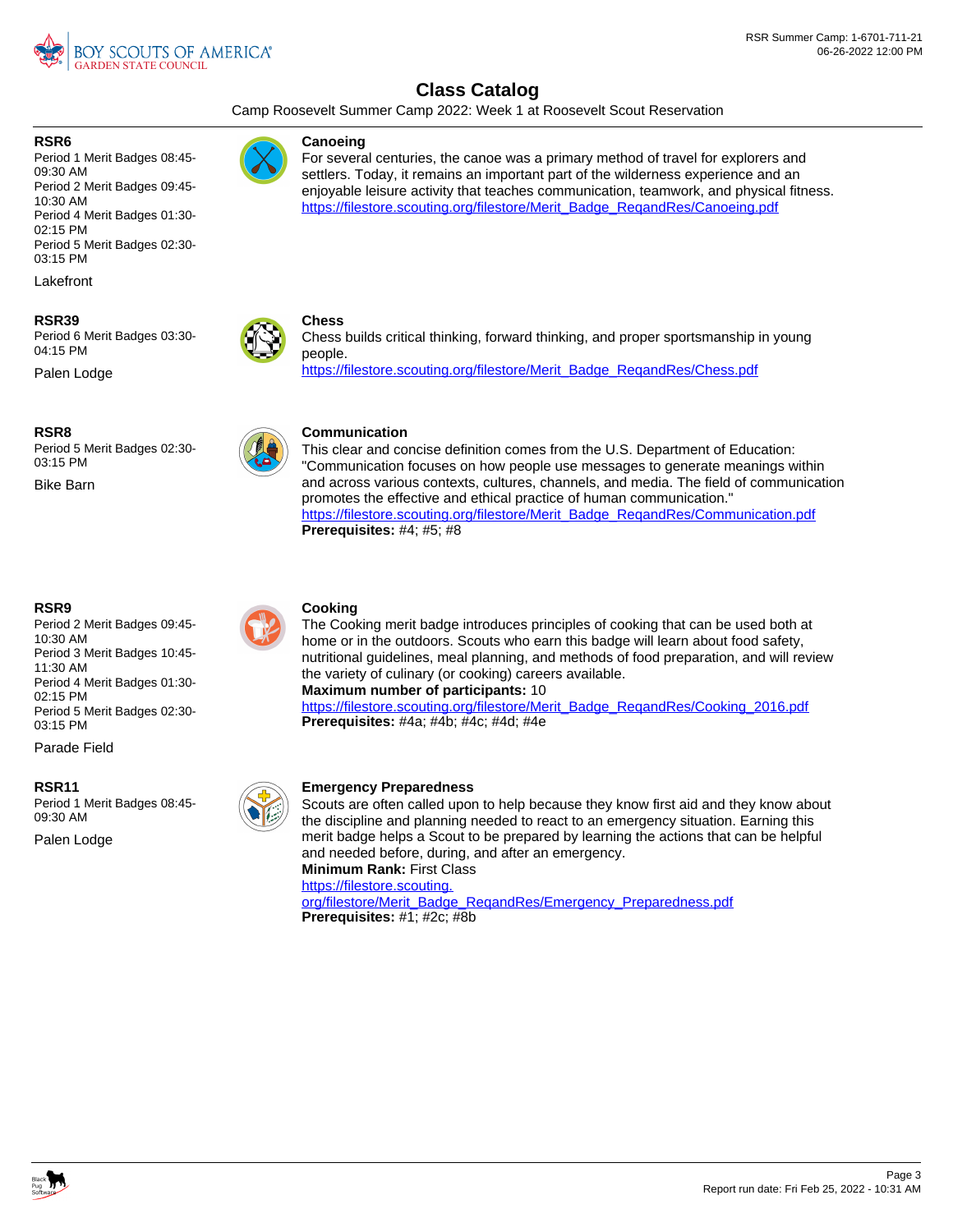

Camp Roosevelt Summer Camp 2022: Week 1 at Roosevelt Scout Reservation

### **RSR12**

Period 1 Merit Badges 08:45-9:30 AM & Period 4 Merit Badges 1:30 PM-02:15 PM

Period 2 Merit Badges 09:45-10:30 AM & Period 5 Merit Badges 2:30 PM-03:15 PM

Nature Program Area



### **Environmental Science**

While earning the Environmental Science merit badge, Scouts will get a taste of what it is like to be an environmental scientist, making observations and carrying out experiments to investigate the natural world. https://filestore.scouting.org/filestore/Merit\_Badge\_RegandRes/Environmental\_Science. [pdf](https://filestore.scouting.org/filestore/Merit_Badge_ReqandRes/Environmental_Science.pdf)

**Prerequisites:** Prerequisites: 1, 3E, 3F

Scouts will need notebook and pencil.

Eagle Required.



Period 3 Merit Badges 10:45- 11:30 AM

Parade Field



### **First Aid**

First aid - caring for injured or ill persons until they can receive professional medical care - is an important skill for every Scout. With some knowledge of first aid, a Scout can provide immediate care and help to someone who is hurt or who becomes ill. First aid can help prevent infection and serious loss of blood. It could even save a limb or a life.

https://filestore.scouting.org/filestore/Merit\_Badge\_RegandRes/First\_Aid.pdf **Prerequisites:** #1

### **RSR16**

Period 3 Merit Badges 10:45- 11:30 AM Period 4 Merit Badges 01:30- 02:15 PM

Lakefront



### **Fishing**

In Scouting for Boys, Baden-Powell offers this advice: "Every Scout ought to be able to fish in order to get food for himself. A tenderfoot [beginner] who starved on the bank of a river full of fish would look very silly, yet it might happen to one who had never learned to catch fish."

https://filestore.scouting.org/filestore/Merit\_Badge\_RegandRes/Fishing.pdf **Prerequisites:** Personal fishing pole suggested.

### **RSR17**

Period 2 Merit Badges 09:45- 10:30 AM Period 5 Merit Badges 02:30- 03:15 PM

Nature Program Area



### **Forestry**

In working through the Forestry merit badge requirements, Scouts will explore the remarkable complexity of a forest and identify many species of trees and plants and the roles they play in a forest's life cycle.They will also discover some of the resources forests provide to humans and come to understand that people have a very large part to play in sustaining the health of forests.

[https://filestore.scouting.org/filestore/Merit\\_Badge\\_ReqandRes/Forestry.pdf](https://filestore.scouting.org/filestore/Merit_Badge_ReqandRes/Forestry.pdf) **Prerequisites:** #8

### **RSR19**

Period 3 Merit Badges 10:45- 11:30 AM Period 4 Merit Badges 01:30- 02:15 PM Period 6 Merit Badges 03:30- 04:15 PM

Lakefront



### **Kayaking**

A basic-level merit badge for flat-water kayaking - whitewater kayaking will still fall under Whitewater merit badge. [https://filestore.scouting.org/filestore/Merit\\_Badge\\_ReqandRes/Kayaking.pdf](https://filestore.scouting.org/filestore/Merit_Badge_ReqandRes/Kayaking.pdf) **Prerequisites:** #4a; #4b; #4c

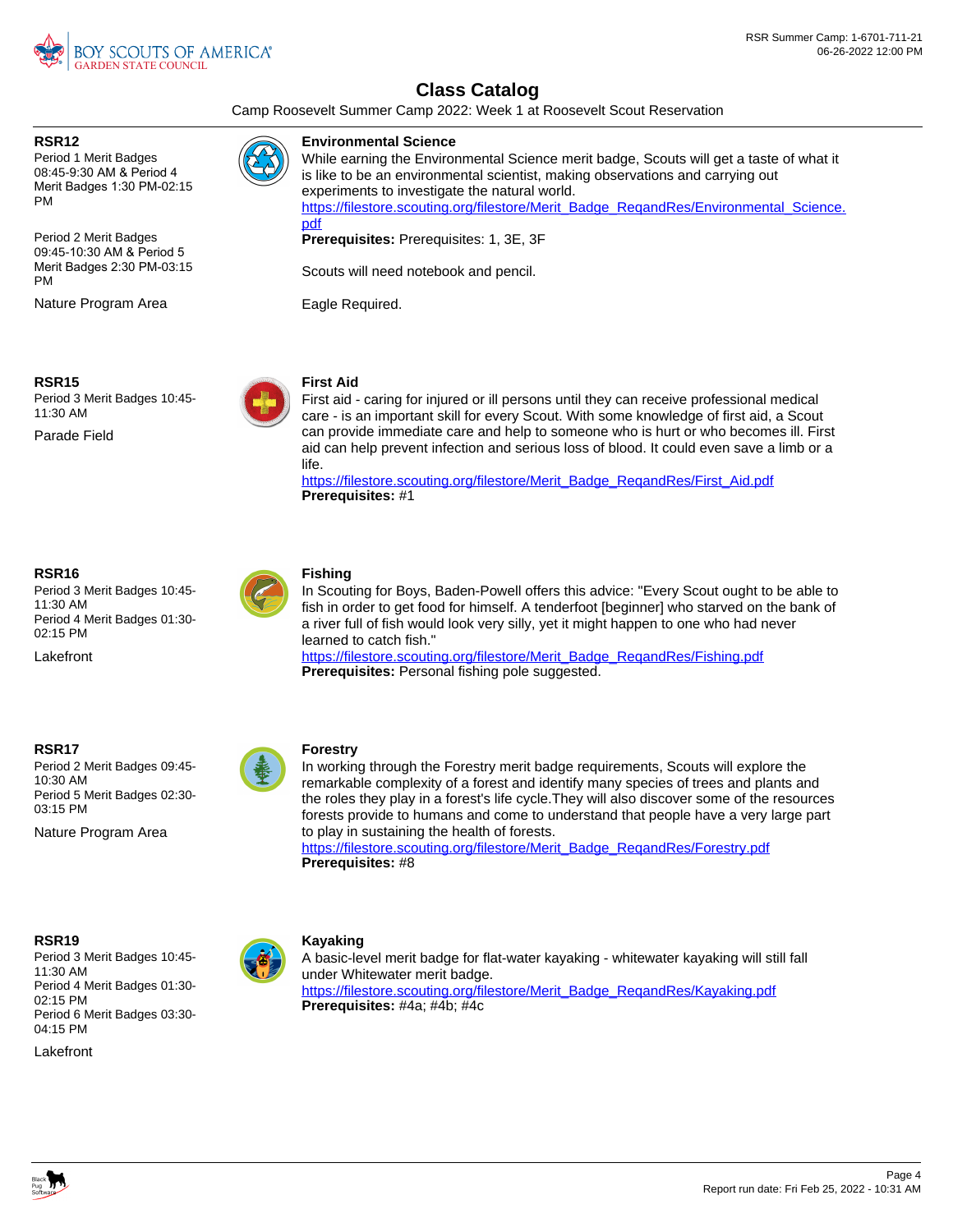

Camp Roosevelt Summer Camp 2022: Week 1 at Roosevelt Scout Reservation

### **RSR20**

Period 2 Merit Badges 09:45- 10:30 AM Period 4 Merit Badges 01:30- 02:15 PM

Palen Lodge

**RSR21**

Period 2 Merit Badges 09:45-10:30 AM & Period 5 Merit Badges 02:30-03:15 PM

Period 3 Merit Badges 10:45-11:30 AM & Period 4 Merit Badges 01:30-02:15 PM

Pool

**RSR22**

**RSR40**

**RSR23**

Period 6 Merit Badges 03:30-04:15 PM

Nature Program Area

Period 6 Merit Badges 03:30-04:15 PM Palen Lodge

Period 4 Merit Badges 01:30-02:15 PM Period 6 Merit Badges 03:30-04:15 PM

Nature Program Area



### **Mammal Study**

A mammal may weigh as little as 1/12 ounce, as do some shrews, or as much as 150 tons, like the blue whale. It may spring, waddle, swim, or even fly. But if it has milk for its young, has hair of some kind, is relatively intelligent, and has warm blood, then it is a mammal.

[https://filestore.scouting.org/filestore/Merit\\_Badge\\_ReqandRes/Mammal\\_Study.pdf](https://filestore.scouting.org/filestore/Merit_Badge_ReqandRes/Mammal_Study.pdf)

### **Music**

The history of music is rich and exciting. Through the ages, new music has been created by people who learned from tradition, then explored and innovated. All the great music has not yet been written. Today, the possibilities for creating new music are limitless.

[https://filestore.scouting.org/filestore/Merit\\_Badge\\_ReqandRes/Music.pdf](https://filestore.scouting.org/filestore/Merit_Badge_ReqandRes/Music.pdf) **Prerequisites:** #3a; #3b; #3c; #3d



### **Nature**

There is a very close connection between the soil, the plants, and all animal life, including people. Understanding this connection, and the impact we have upon it, is important to preserving the wilderness, as well as to our own well-being as members of the web of nature.

[https://filestore.scouting.org/filestore/Merit\\_Badge\\_ReqandRes/Nature.pdf](https://filestore.scouting.org/filestore/Merit_Badge_ReqandRes/Nature.pdf) **Prerequisites:** Scouts will need a notebook and pencil



Scouts who complete the requirements to earn the Leatherwork merit badge will explore leather's history and its endless uses. They will learn to make a useful leather item using the same types of raw materials that our ancestors used; be challenged to master skills like hand-stitching, lacing, and braiding.; and learn how to preserve and protect leather items so they will last a lifetime and beyond.

[https://filestore.scouting.org/filestore/Merit\\_Badge\\_ReqandRes/Leatherwork.pdf](https://filestore.scouting.org/filestore/Merit_Badge_ReqandRes/Leatherwork.pdf)



#### **Lifesaving**

**Leatherwork**

No Boy Scout will ignore a plea for help. However, the desire to help is of little use unless one knows how to give the proper aid. The main purpose of the Lifesaving merit badge is to prepare Scouts to assist those involved in water accidents, teaching them the basic knowledge of rescue techniques, the skills to perform them, and the judgment to know when and how to act so that they can be prepared for emergencies. [https://filestore.scouting.org/filestore/Merit\\_Badge\\_ReqandRes/Lifesaving.pdf](https://filestore.scouting.org/filestore/Merit_Badge_ReqandRes/Lifesaving.pdf) **Prerequisites:** Prerequisite: Swimming merit badge

Scouts should complete Second Class and First Class rank requirements prior to camp.

Must pass BSA swim test and earn SWIMMER classification.

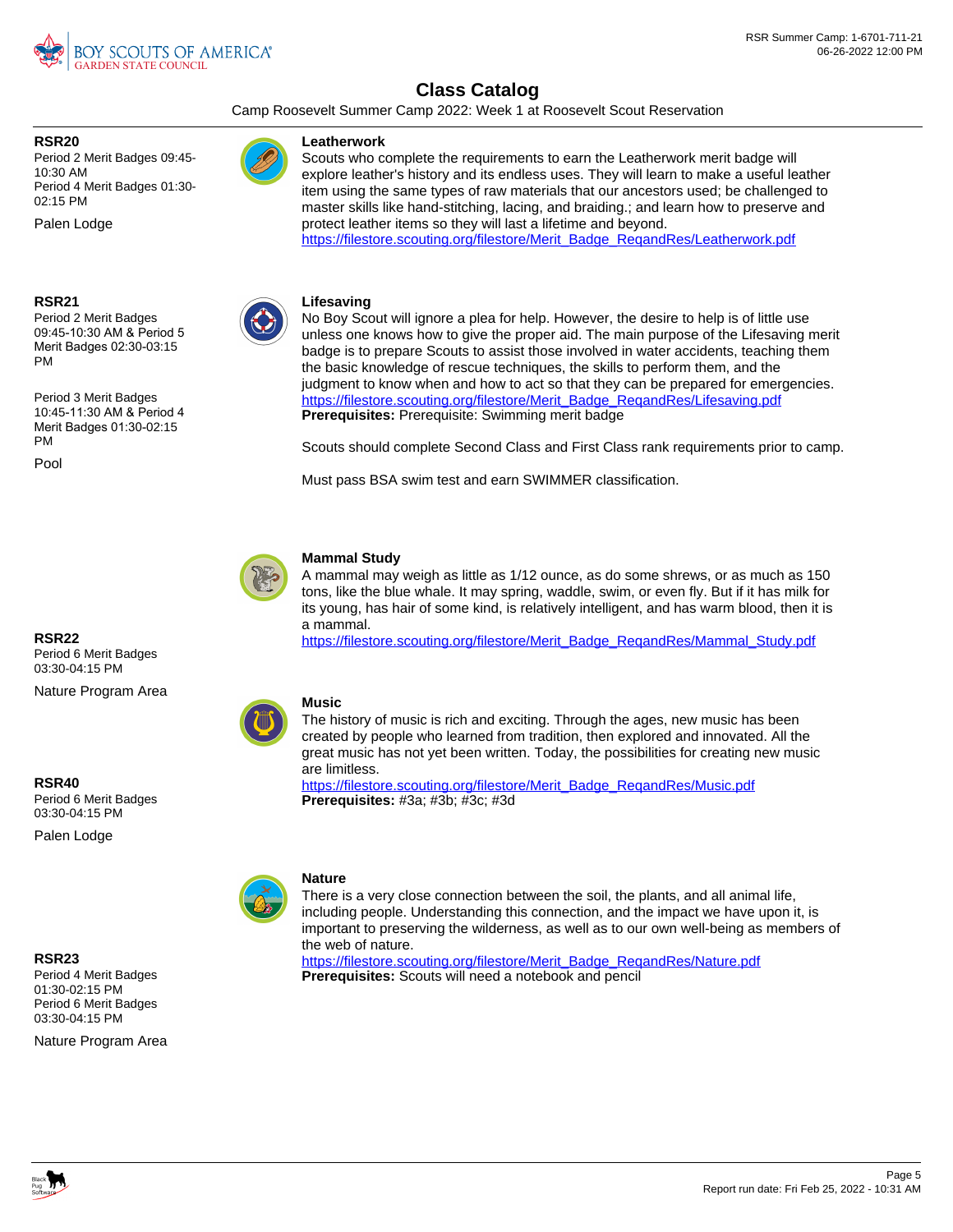

Camp Roosevelt Summer Camp 2022: Week 1 at Roosevelt Scout Reservation

the open seas and lived in America's forests and prairies.

### **RSR24**

Period 1 Merit Badges 08:45- 09:30 AM Period 2 Merit Badges 09:45- 10:30 AM

Nature Program Area

### **RSR25**

Period 3 Merit Badges 10:45- 11:30 AM

Parade Field



### **Oceanography**

The oceans cover more than 70 percent of our planet and are the dominant feature of Earth. Wherever you live, the oceans influence the weather, the soil, the air, and the geography of your community. To study the oceans is to study Earth itself. [https://filestore.scouting.org/filestore/Merit\\_Badge\\_ReqandRes/Oceanography.pdf](https://filestore.scouting.org/filestore/Merit_Badge_ReqandRes/Oceanography.pdf)



**Pioneering**

### Orienteering, the use of map and compass to find locations and plan a journey, has been a vital skill for humans for thousands of years. Orienteering is also a recognized sport at the Olympic Games, and thousands of people participate in the sport each year in local clubs and competitions.

Pioneering-the knowledge of ropes, knots, and splices along with the ability to build rustic structures by lashing together poles and spars-is among the oldest of Scouting's skills. Practicing rope use and completing projects with lashings also allow Scouts to connect with past generations, ancestors who used many of these skills as they sailed

[https://filestore.scouting.org/filestore/Merit\\_Badge\\_ReqandRes/Pioneering.pdf](https://filestore.scouting.org/filestore/Merit_Badge_ReqandRes/Pioneering.pdf)

[https://filestore.scouting.org/filestore/Merit\\_Badge\\_ReqandRes/Orienteering.pdf](https://filestore.scouting.org/filestore/Merit_Badge_ReqandRes/Orienteering.pdf) **Prerequisites:** #7a; #7b

### **RSR26**

Period 5 Merit Badges 02:30- 04:15 PM

Parade Field

### **RSR27**

Period 1 Merit Badges 08:45- 09:30 AM Period 4 Merit Badges 01:30- 02:15 PM

Nature Program Area



### **Reptile and Amphibian Study**

Boys always have been interested in snakes, turtles, lizards, and alligators, as well as frogs and salamanders. Developing knowledge about these captivating creatures leads to an appreciation for all native wildlife; understanding the life cycle of a reptile or amphibian and keeping one as a pet can be a good introduction to natural history; and knowing about venomous species can help Scouts to be prepared to help in case of an emergency.

[https://filestore.scouting.](https://filestore.scouting.org/filestore/Merit_Badge_ReqandRes/Reptile_and_AmphibianStudy.pdf)

[org/filestore/Merit\\_Badge\\_ReqandRes/Reptile\\_and\\_AmphibianStudy.pdf](https://filestore.scouting.org/filestore/Merit_Badge_ReqandRes/Reptile_and_AmphibianStudy.pdf) **Prerequisites:** #8a; #8b

#### **RSR29**

Period 1 Merit Badges 08:45- 09:30 AM Period 2 Merit Badges 09:45- 10:30 AM Period 3 Merit Badges 10:45- 11:30 AM Period 4 Merit Badges 01:30- 02:15 PM Period 5 Merit Badges 02:30- 03:15 PM Period 6 Merit Badges 03:30- 04:15 PM

Rifle Range



### **Rifle Shooting**

Unless a rifle is handled incorrectly or recklessly, it is not dangerous. A rifle, like any other precision instrument, is manufactured to perform a specific task and can do so at no risk to the user or others. By earning this badge, Scouts can develop their shooting skills while learning safe practices.

**Maximum number of participants:** 24

https://filestore.scouting.org/filestore/Merit\_Badge\_RegandRes/Rifle\_Shooting.pdf

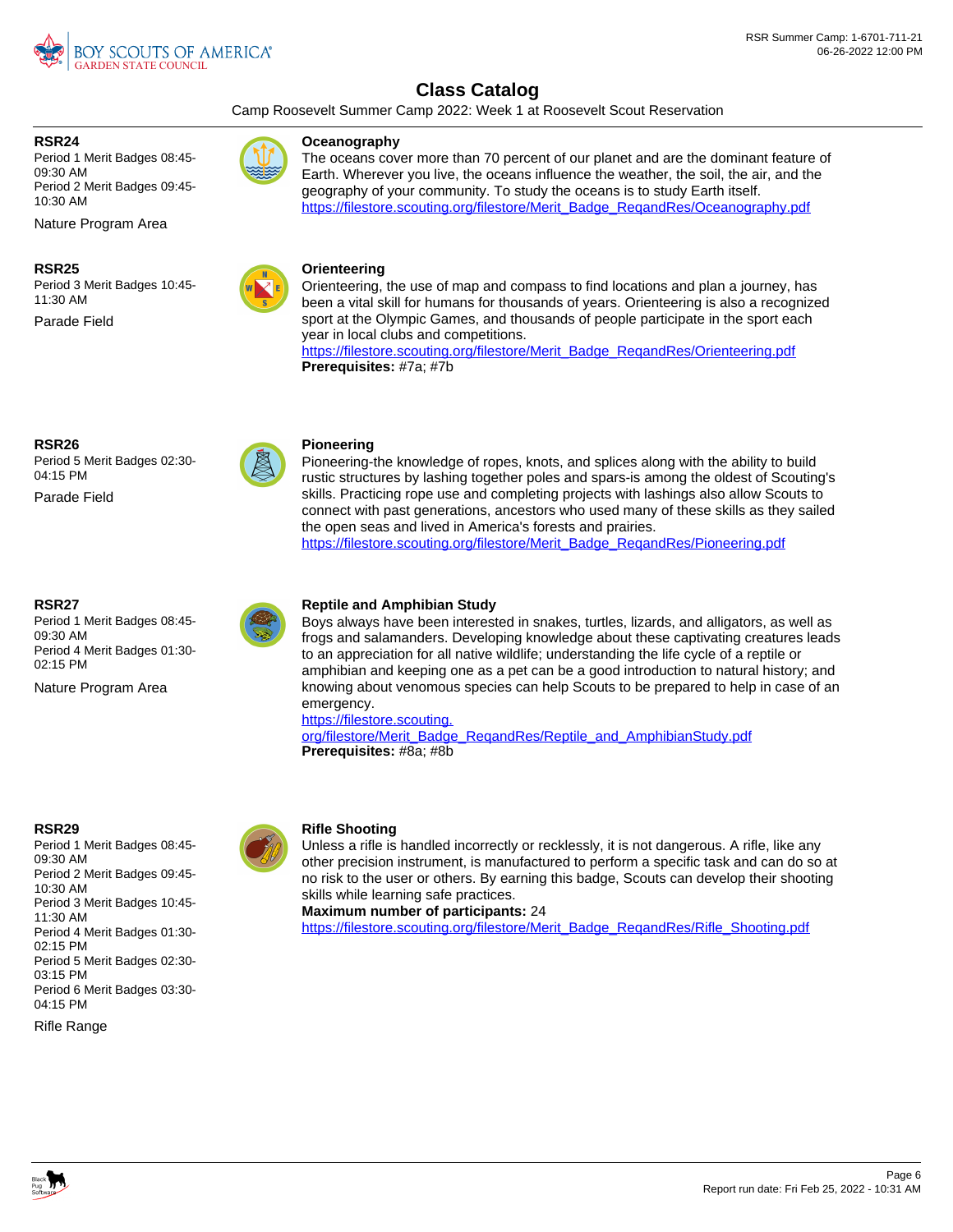

Camp Roosevelt Summer Camp 2022: Week 1 at Roosevelt Scout Reservation

**RSR28**

Period 2 Merit Badges 09:45- 10:30 AM Period 3 Merit Badges 10:45- 11:30 AM

Nature Program Area

### **Robotics**

Earning the Robotics merit badge requires a Scout to understand how robots move (actuators), sense the environment (sensors), and understand what to do (programming); he should demonstrate robot design in building a robot. You should help ensure that the Scout has sufficiently explored the field of robotics to understand what it is about, and to discover whether this may be a field of interest for him as a career.

[https://filestore.scouting.org/filestore/Merit\\_Badge\\_ReqandRes/Robotics.pdf](https://filestore.scouting.org/filestore/Merit_Badge_ReqandRes/Robotics.pdf)



Period 1 Merit Badges 08:45- 04:15 PM

Parade Field



### **Rough Riders First Year Program**

**Prerequisites:** The Rough Riders will meet for periods 1, 3, and 6. Periods 2, 4, and 5 are available for merit badges.



Period 2 Merit Badges 09:45- 10:30 AM Period 5 Merit Badges 02:30- 03:15 PM

**Lakefront** 

### **RSR31**

Period 1 Merit Badges 08:45- 09:30 AM Period 2 Merit Badges 09:45- 10:30 AM Period 3 Merit Badges 10:45- 11:30 AM Period 4 Merit Badges 01:30- 02:15 PM Period 5 Merit Badges 02:30- 03:15 PM

Shotgun Range

### **RSR32**

Period 1 Merit Badges 08:45-9:30 AM & Period 4 Merit Badges 01:30-02:15 PM

Period 3 Merit Badges 10:45-11:30 AM & Period 6 Merit Badges 03:30-04:15 PM

Lakefront



### **Rowing**

Rowing is the use of oars as a means of propelling boats, has grown from a basic method of transportation to a competitive sport and an enjoyable method of exercising. https://filestore.scouting.org/filestore/Merit\_Badge\_RegandRes/Rowing.pdf **Prerequisites:** Requirement: 2nd year or above

Must pass BSA swim test and earn SWIMMER classification.



### **Shotgun Shooting**

A shotgun is a precision instrument, designed to shoot a shot charge in a specific pattern to cover a designated area at a certain distance. Unlike a rifle, the bore of the shotgun is not rifled, so the shot emerging from the muzzle is not spinning. **Maximum number of participants:** 6 [https://filestore.scouting.org/filestore/Merit\\_Badge\\_ReqandRes/Shotgun\\_Shooting.pdf](https://filestore.scouting.org/filestore/Merit_Badge_ReqandRes/Shotgun_Shooting.pdf) **Prerequisites:** Requirement: 2nd year or above



Sailing is one of the most enjoyable pastimes on the open water. The quiet and peacefulness of the water can provide a pleasant break from everyday life. However, smooth sailing requires paying careful attention to safety. [https://filestore.scouting.org/filestore/Merit\\_Badge\\_ReqandRes/Small-BoatSailing.pdf](https://filestore.scouting.org/filestore/Merit_Badge_ReqandRes/Small-BoatSailing.pdf) **Prerequisites:** Requirement: 2nd year or above

Must pass BSA swim test and earn SWIMMER classification.

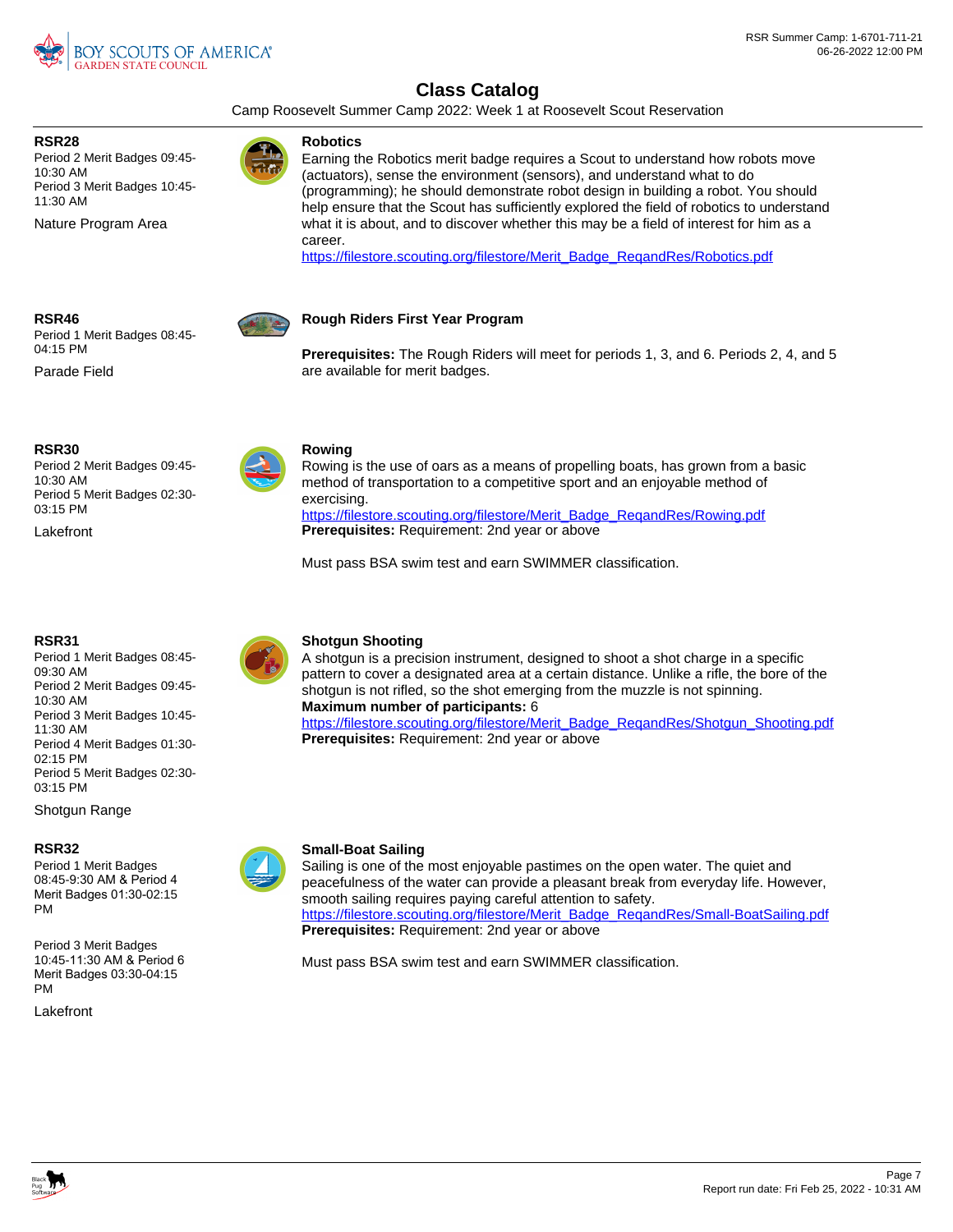

Camp Roosevelt Summer Camp 2022: Week 1 at Roosevelt Scout Reservation

Conservation isn't just the responsibility of soil and plant scientists, hydrologists, wildlife managers, landowners, and the forest or mine owner alone. It is the duty of every person to learn more about the natural resources on which our lives depend so that we can help make sure that these resources are used intelligently and cared for

[org/filestore/Merit\\_Badge\\_ReqandRes/Soil\\_and\\_WaterConservation.pdf](https://filestore.scouting.org/filestore/Merit_Badge_ReqandRes/Soil_and_WaterConservation.pdf)

**Soil and Water Conservation**

[https://filestore.scouting.](https://filestore.scouting.org/filestore/Merit_Badge_ReqandRes/Soil_and_WaterConservation.pdf)

**Space Exploration**

more of what is there.

### **RSR33**

Period 3 Merit Badges 10:45- 11:30 AM Period 5 Merit Badges 02:30- 03:15 PM

Nature Program Area

**RSR34**

Period 4 Merit Badges 01:30- 02:15 PM Period 5 Merit Badges 02:30- 03:15 PM

Nature Program Area

**RSR41**

Period 3 Merit Badges 10:45- 11:30 AM

Bike Barn



### **Sports**

properly.

Millions of people participate in sports every year. For some the appeal is the close friendships that come with being part of a team. Some revel in the joy of victory and lessons of defeat. For some, the personal fitness is so important that exercise becomes a daily need. And still others desire the feeling of achievement, that feeling of measurable improvement that comes with dedication to a sport. [https://filestore.scouting.org/filestore/Merit\\_Badge\\_ReqandRes/Sports.pdf](https://filestore.scouting.org/filestore/Merit_Badge_ReqandRes/Sports.pdf) **Prerequisites:** #5a; #5b; #5c

Space is mysterious. We explore space for many reasons, not least because we don't know what is out there, it is vast, and humans are full of curiosity. Each time we send explorers into space, we learn something we didn't know before. We discover a little

[https://filestore.scouting.org/filestore/Merit\\_Badge\\_ReqandRes/Space\\_Exploration.pdf](https://filestore.scouting.org/filestore/Merit_Badge_ReqandRes/Space_Exploration.pdf)

### **RSR35**

Period 2 Merit Badges 09:45- 10:30 AM Period 3 Merit Badges 10:45- 11:30 AM Period 4 Merit Badges 01:30- 02:15 PM Period 5 Merit Badges 02:30- 03:15 PM Period 6 Merit Badges 03:30- 04:15 PM

Pool

**RSR36**

Period 3 Merit Badges 10:45- 11:30 AM

Nature Program Area



### **Swimming**

Swimming is a leisure activity, a competitive sport, and a basic survival skill. Scouts who earn this badge will learn about safety when swimming and diving, how swimming can contribute to overall fitness and health, and gain some basic competitive swimming skills.

[https://filestore.scouting.org/filestore/Merit\\_Badge\\_ReqandRes/Swimming.pdf](https://filestore.scouting.org/filestore/Merit_Badge_ReqandRes/Swimming.pdf) **Prerequisites:** Must pass BSA swim test and earn SWIMMER classification.

### **Weather**

Meteorology is the study of Earth's atmosphere and its weather and the ways in which temperature, wind, and moisture act together in the environment. In addition to learning how everyday weather is predicted, Scouts can learn about extreme weather such as thunderstorms, tornadoes, and hurricanes, and how to stay safe. [https://filestore.scouting.org/filestore/Merit\\_Badge\\_ReqandRes/Weather.pdf](https://filestore.scouting.org/filestore/Merit_Badge_ReqandRes/Weather.pdf) **Prerequisites:** #8

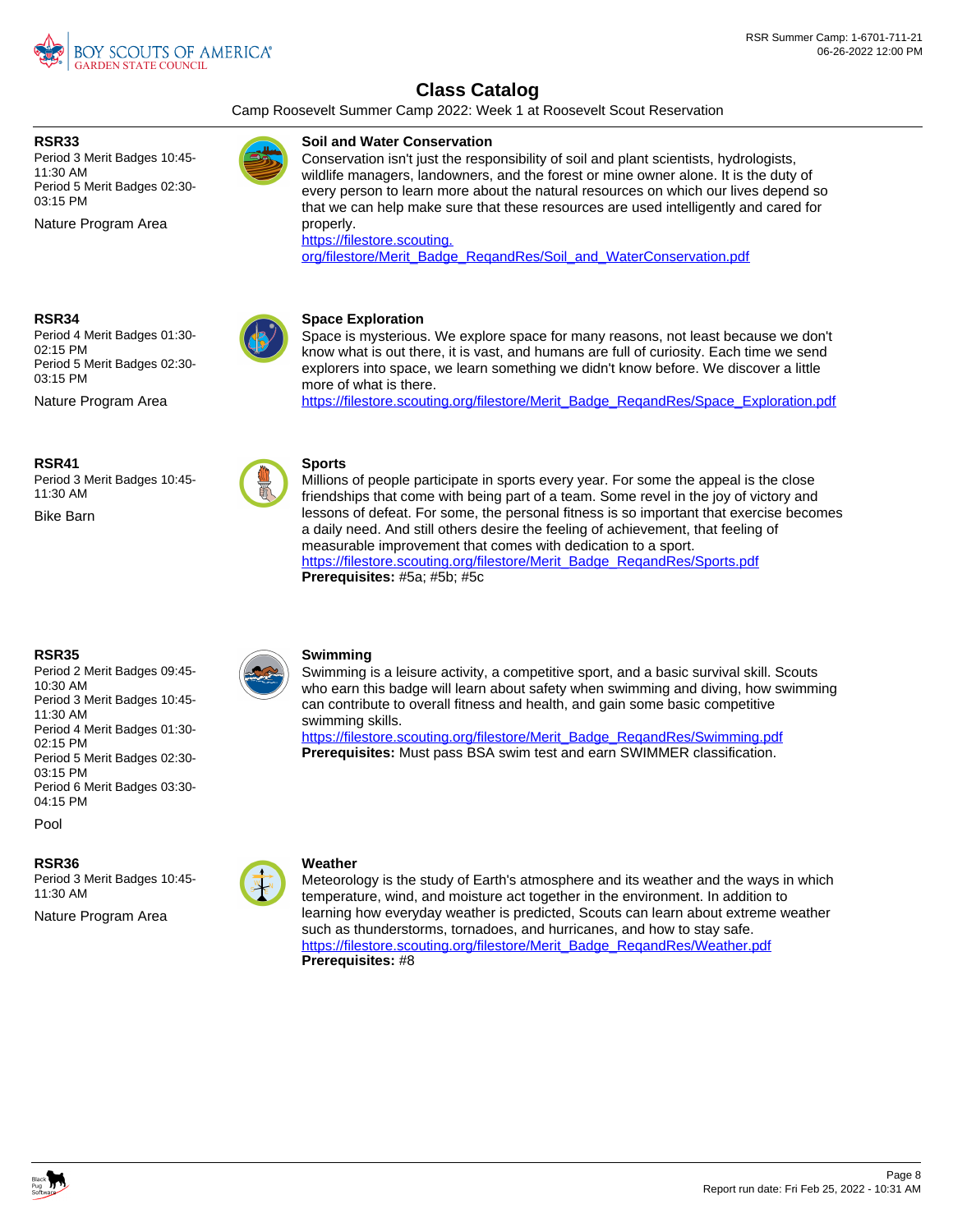

Camp Roosevelt Summer Camp 2022: Week 1 at Roosevelt Scout Reservation

**RSR37**

Period 1 Merit Badges 08:45- 09:30 AM

Parade Field

### **Wilderness Survival**

In their outdoor activities, Scouts learn to bring the clothing and gear they need, to make good plans, and do their best to manage any risks. But now and then, something unexpected happens. When things go wrong, the skills of wilderness survival can help make everything right again.

[https://filestore.scouting.org/filestore/Merit\\_Badge\\_ReqandRes/Wilderness\\_Survival.pdf](https://filestore.scouting.org/filestore/Merit_Badge_ReqandRes/Wilderness_Survival.pdf) **Prerequisites:** As part of this badge, participants will build a wilderness shelter and spend one night within it.

### **RSR38**

Palen Lodge Period 4 Merit Badges 01:30- 02:15 PM Period 5 Merit Badges 02:30- 03:15 PM



### **Wood Carving**

As with any art, wood carving involves learning the basics of design, along with material selection and tools and techniques, as well as wood-carving safety. The requirements of the Wood Carving merit badge introduce Scouts to an enjoyable hobby and that can become a lifetime activity.

[https://filestore.scouting.org/filestore/Merit\\_Badge\\_ReqandRes/Wood\\_Carving.pdf](https://filestore.scouting.org/filestore/Merit_Badge_ReqandRes/Wood_Carving.pdf) **Prerequisites:** Participants must have earned Totin' Chip before coming to camp.

Please bring a personal pocket knife.